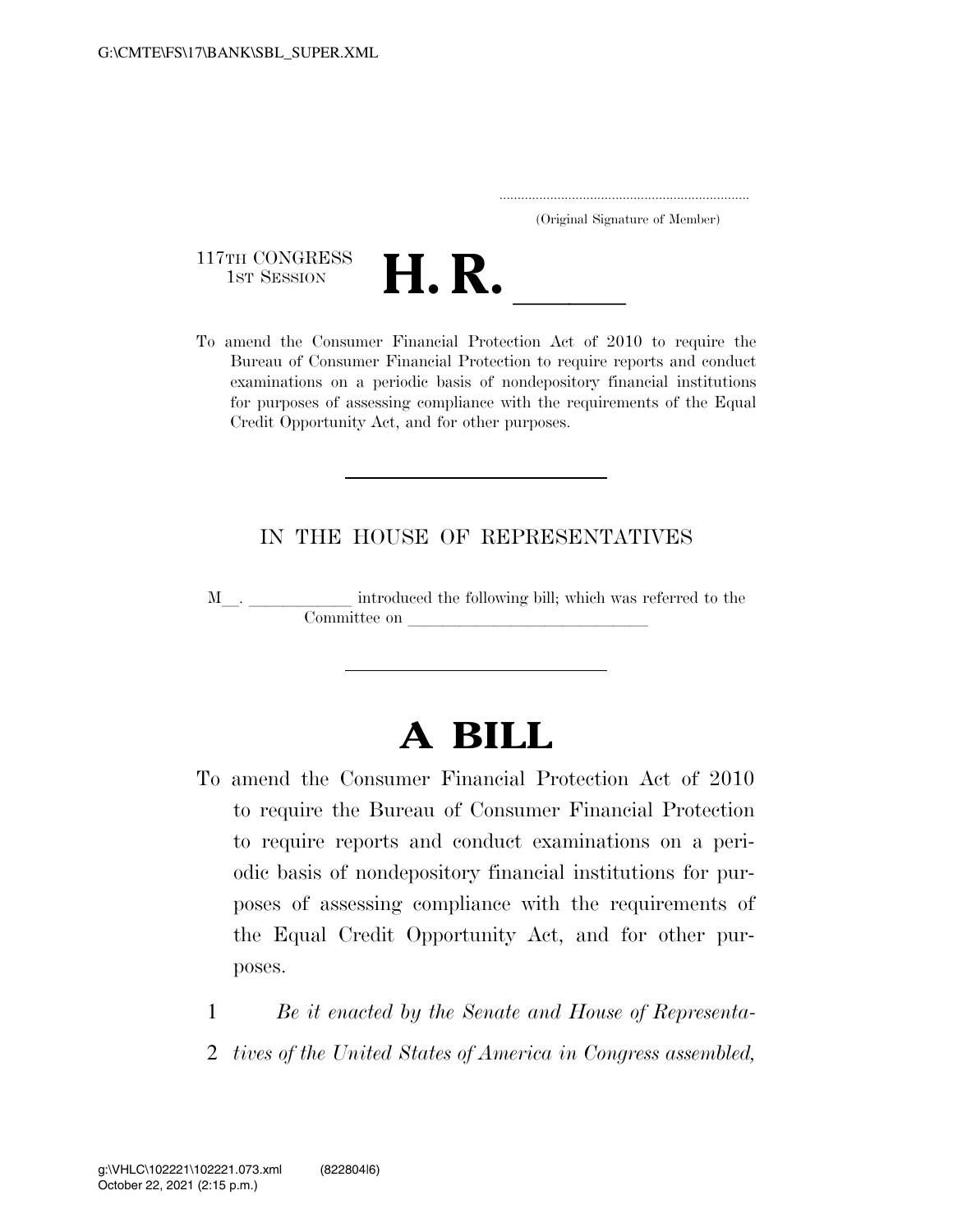$\mathfrak{D}$ 

## **SECTION 1. SHORT TITLE.**

 This Act may be cited as the ''Promoting Fair Lend-ing to Small Businesses Act''.

## **SEC. 2. SUPERVISION OF NONDEPOSITORY PERSONS SUB- JECT TO SMALL BUSINESS DATA COLLEC-TION REQUIREMENTS.**

 (a) IN GENERAL.—The Consumer Financial Protec- tion Act of 2010 (12 U.S.C. 5481 et seq.) is amended by adding, after section 1024, the following:

 **''SEC. 1024A. SUPERVISION OF NONDEPOSITORY PERSONS SUBJECT TO SMALL BUSINESS DATA COLLEC-**

- **TION REQUIREMENTS.**
- 13  $\frac{1}{2}$   $\frac{1}{2}$   $\frac{1}{2}$   $\frac{1}{2}$   $\frac{1}{2}$   $\frac{1}{2}$   $\frac{1}{2}$   $\frac{1}{2}$   $\frac{1}{2}$   $\frac{1}{2}$   $\frac{1}{2}$   $\frac{1}{2}$   $\frac{1}{2}$   $\frac{1}{2}$   $\frac{1}{2}$   $\frac{1}{2}$   $\frac{1}{2}$   $\frac{1}{2}$   $\frac{1}{2}$   $\frac{1}{2}$   $\frac{1}{2}$   $\frac{1}{2}$

14 ''(1) In GENERAL.—The Bureau shall require reports and conduct examinations on a periodic basis of nondepository financial institutions for purposes of—

18 ''(A) assessing compliance with the re- quirements of the Equal Credit Opportunity Act (15 U.S.C. 1691 et seq.);

21 ''(B) obtaining information about the ac- tivities and compliance systems or procedures of such nondepository financial institutions; and

24  $\cdot$  (C) detecting and assessing risks to small businesses and to markets for small business credit.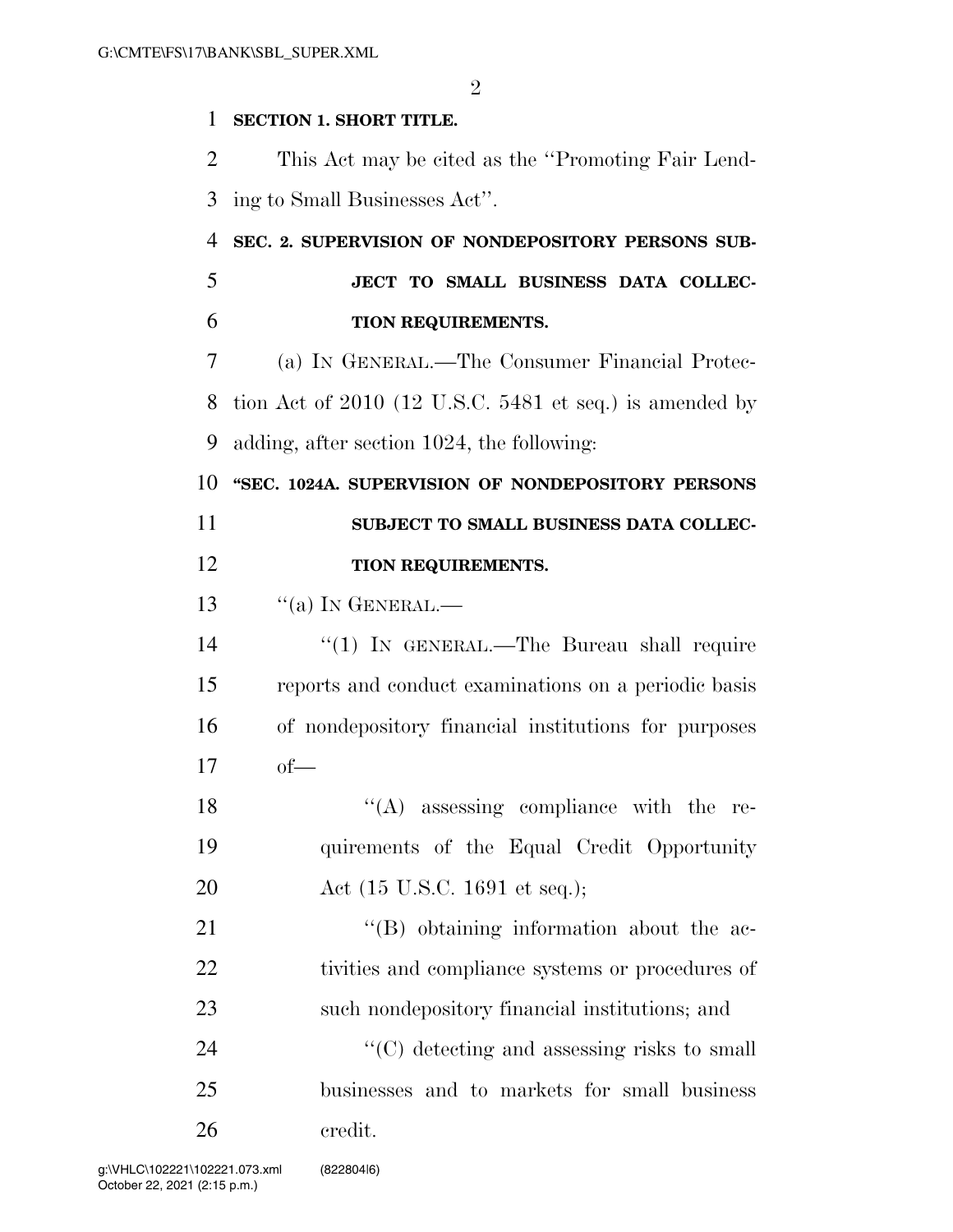3

| $\mathbf{1}$   | $``(2)$ RISK-BASED SUPERVISION PROGRAM.—              |  |  |  |
|----------------|-------------------------------------------------------|--|--|--|
| $\overline{2}$ | The Bureau shall exercise the Bureau's authority      |  |  |  |
| 3              | under paragraph $(1)$ in a manner designed to ensure  |  |  |  |
| 4              | that such exercise, with respect to nondepository fi- |  |  |  |
| 5              | nancial institutions, is based on the assessment by   |  |  |  |
| 6              | the Bureau of the risks posed to small businesses in  |  |  |  |
| 7              | the relevant product markets and geographic mar-      |  |  |  |
| 8              | kets, and taking into consideration, as applicable—   |  |  |  |
| 9              | $\lq\lq$ the annual revenue of the nondeposi-         |  |  |  |
| 10             | tory financial institution;                           |  |  |  |
| 11             | $\lq\lq$ the volume of transactions involving         |  |  |  |
| 12             | small business credit in which the nondepository      |  |  |  |
| 13             | financial institution engages;                        |  |  |  |
| 14             | $\cdot$ (C) the risks to small businesses created     |  |  |  |
| 15             | by the provision of such small business credit;       |  |  |  |
| 16             | $\lq\lq$ the extent to which the nondepository        |  |  |  |
| 17             | financial institution is subject to oversight by      |  |  |  |
| 18             | State authorities for fair lending in the provi-      |  |  |  |
| 19             | sion of small business credit; and                    |  |  |  |
| 20             | " $(E)$ any other factors that the Bureau de-         |  |  |  |
| 21             | termines to be relevant to a class of nondeposi-      |  |  |  |
| 22             | tory financial institutions.                          |  |  |  |
| 23             | "(b) DEFINITIONS.—In this section:                    |  |  |  |